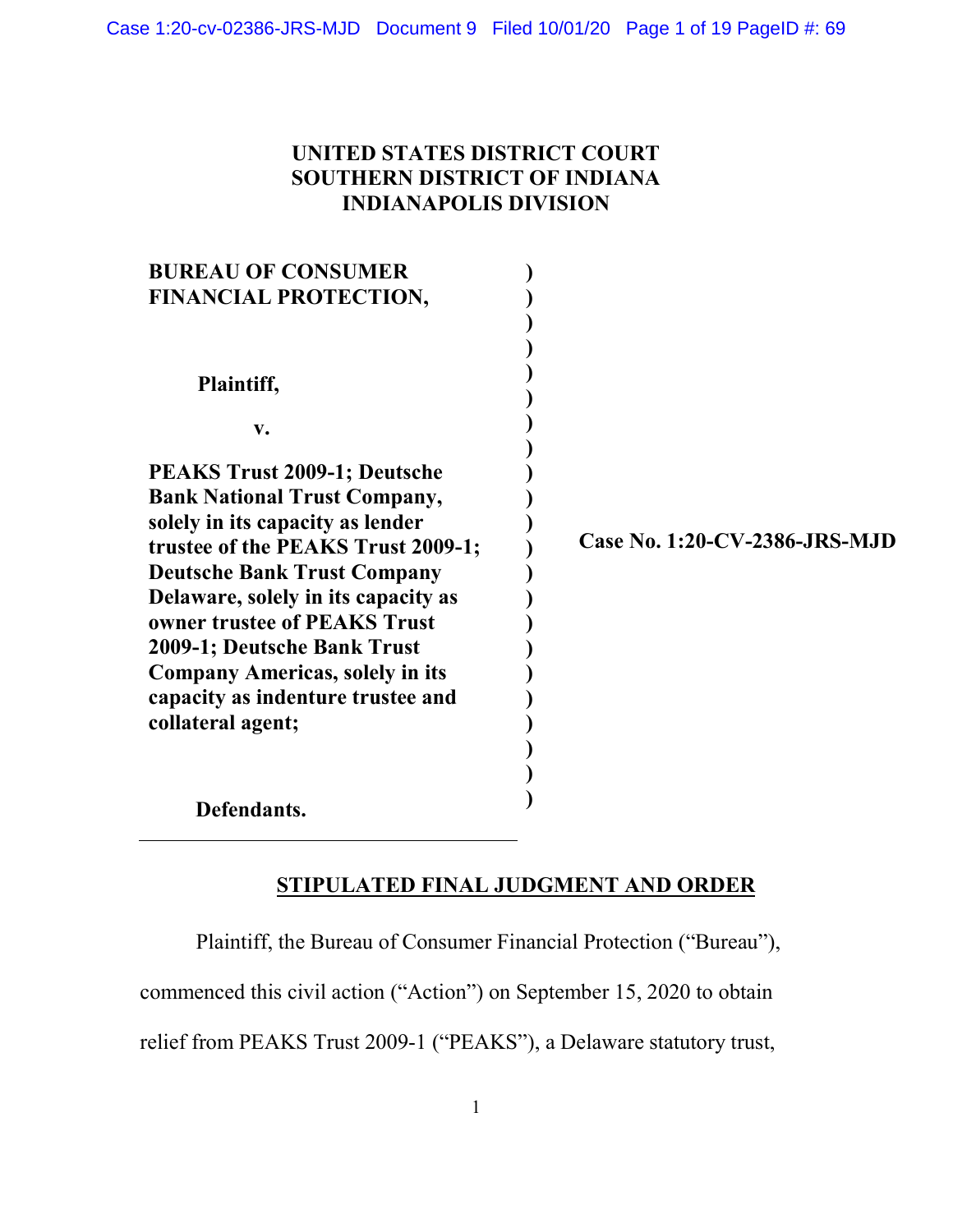Deutsche Bank National Trust Company ("DBNTC"), solely in its capacity as lender trustee of PEAKS, Deutsche Bank Trust Company Delaware ("DBTCD"), solely in its capacity as owner trustee of PEAKS, and Deutsche Bank Trust Company Americas ("DBTCA"), solely in its capacity as indenture trustee and collateral agent of PEAKS (collectively "Defendants," as defined below). The Bureau brought its Complaint ("Complaint") under sections 1031(a), 1036(a), 1054(a), and 1055 of the Consumer Financial Protection Act of 2010 ("CFPA"), 12 U.S.C. §§ 5531(a), 5536(a), 5564(a), and 5565, alleging violations of section 1036(a)(3) of the CFPA, 12 U.S.C. § 5536(a)(3), which prohibits any person from providing substantial assistance to a covered person or service provider engaging in unfair, deceptive, or abusive acts or practices.

The Bureau and the Defendants (together, the "Parties") have agreed to settle the Bureau's claims against Defendants and, by and through their counsel, request that this Court enter this Stipulated Final Judgment and Order ("Order").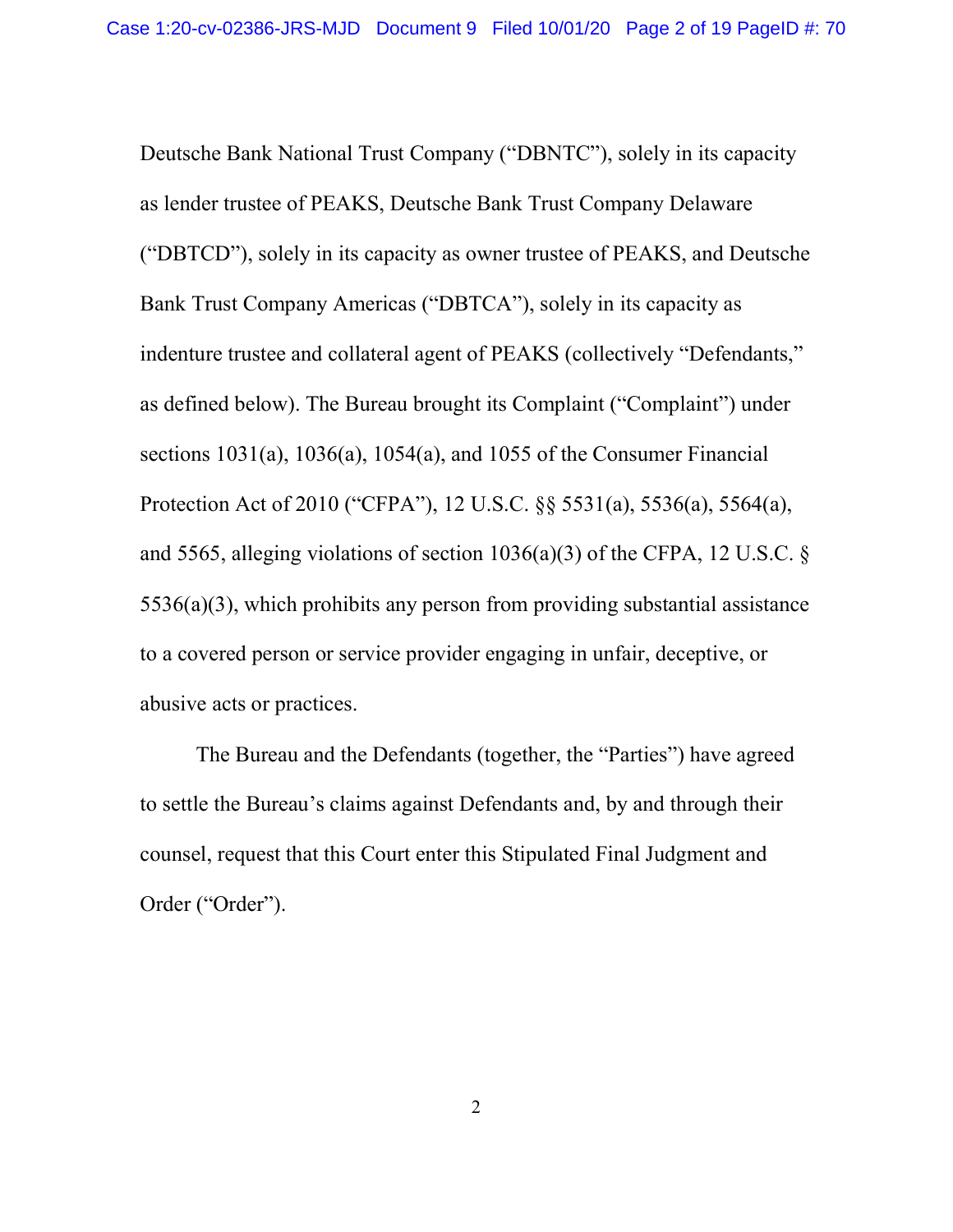### DEFINITIONS

In addition to the definitions set forth in the provisions above, the following definitions apply to this Order:

- 1. "Affected Consumer" means any student borrower who received a Loan (as defined below) that was not paid in full as of the Effective Date (as defined below).
- 2. "Consumer Information" means identifying information obtained by Defendants about any individual consumer in connection with the PEAKS Private Student Loan Program (as defined below), including that consumer's name, address, telephone number, email address, social security number, or any data that enables access to any account of that consumer (including a credit card, bank account, or other financial account). Consumer Information does not include any compilation or summary of Consumer Information if such compilation or summary does not include identifying information of individual consumers.
- 3. "Consumer Reporting Agency" has the same meaning as set forth in the Fair Credit Reporting Act, 15 U.S.C. § 1681a(f).
- 4. "Defendants" means PEAKS, and each of its successors and assigns,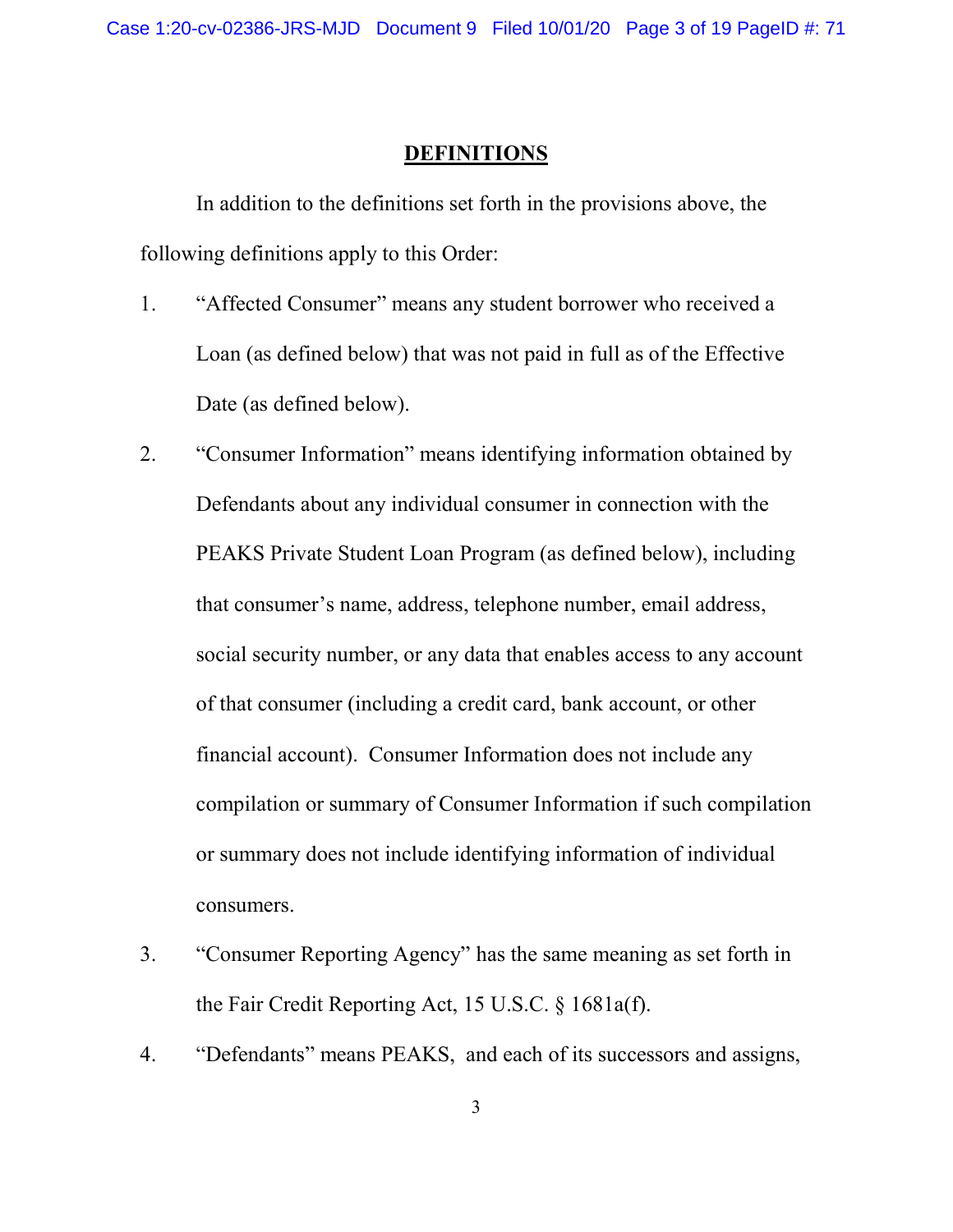and DBNTC, DBTCD, and DBTCA, in their respective capacities as lender trustee, owner trustee, and indenture trustee and collateral agent, and each of their successors and assigns.

- 5. "Effective Date" means the date on which this Order is issued.
- 6. "Enforcement Director" means the Assistant Director for the Office of Enforcement for the Bureau, or his/her delegee.
- 7. "ITT" means ITT Educational Services, Inc.
- 8. "Loan" means one of the private student loans entered into by or originated to students of ITT schools by a third party pursuant to the PEAKS Private Student Loan Program (as defined below) and purchased by PEAKS, including active loans and defaulted loans.
- 9. "PEAKS Private Student Loan Program" means the private student loan program which provided funding for students attending ITT schools established pursuant to a loan origination and sale agreement between the bank that originated loans to ITT students, ITT, PEAKS, and DBNTC, as lender trustee; a servicing agreement between PEAKS, DBTCA, as indenture trustee and collateral agent, ITT, and the Servicer; as well as an indenture and credit agreement and the PEAKS 2009-1 statutory trust agreement, to which DBTCA, as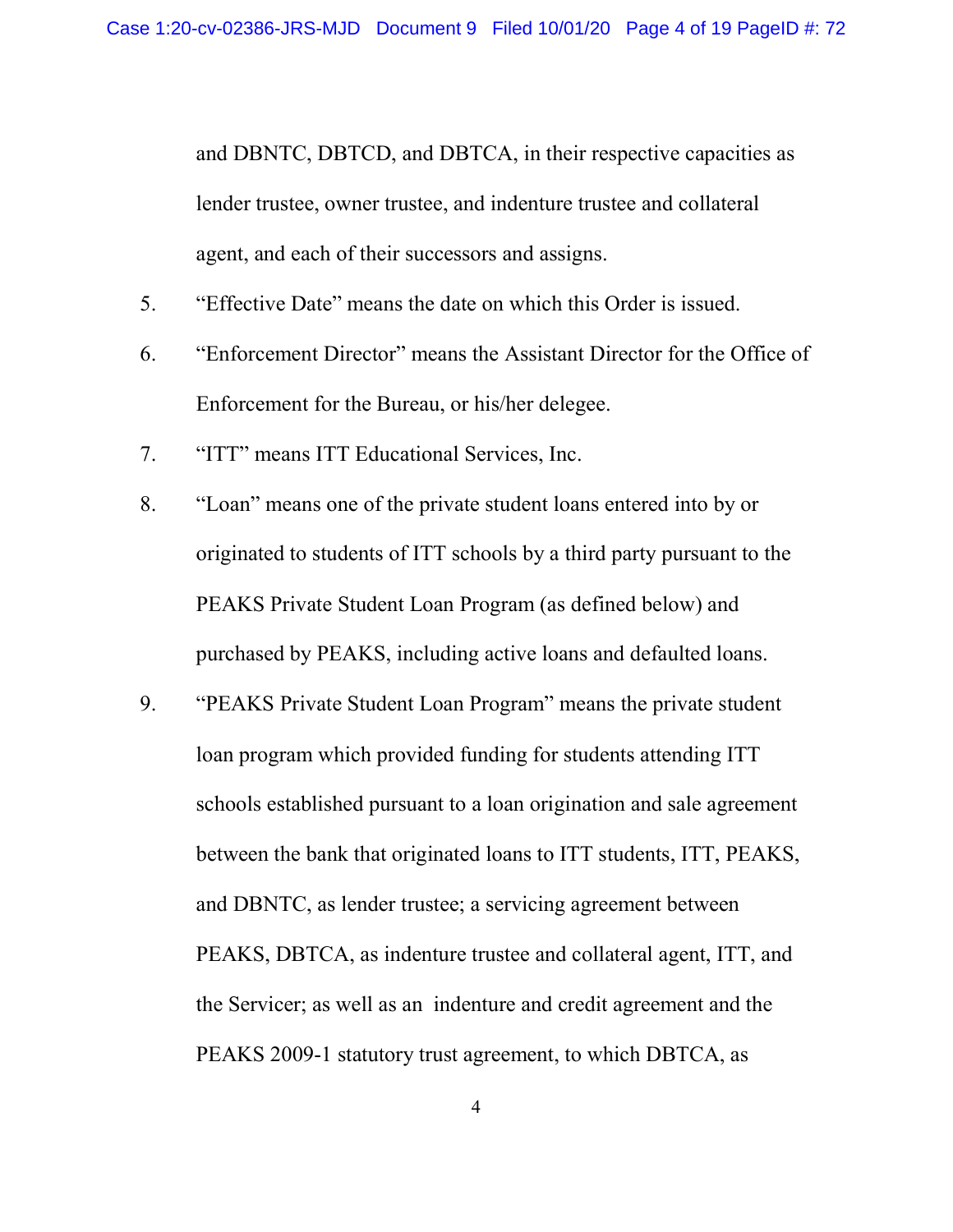indenture trustee and collateral agent, and DBTCD, as owner trustee, respectively, were parties.

- 10. "Redress Plan" means the comprehensive written plan for the Defendants' implementation of this Order.
- 11. "Servicer" means the third party contracted by PEAKS to perform servicing of the Loans, including performing all collections actions and acceptance of payments related to the Loans.

# **FINDINGS**

- 12. This Court has jurisdiction over the Parties and the subject matter of the Action.
- 13. The Complaint alleges claims upon which, if the Bureau were to prevail, relief may be granted under the CFPA. The relief provided in this Order is appropriate and available pursuant to sections 1054 and 1055 of the CFPA, 12 U.S.C. §§ 5564 and 5565.
- 14. The Parties agree to entry of this Order, without adjudication of any issue of fact or law, to settle and to resolve all matters arising from the conduct alleged in the Complaint.
- 15. Defendants neither admit nor deny any of the allegations in the Complaint except that, for the purposes of this Order, Defendants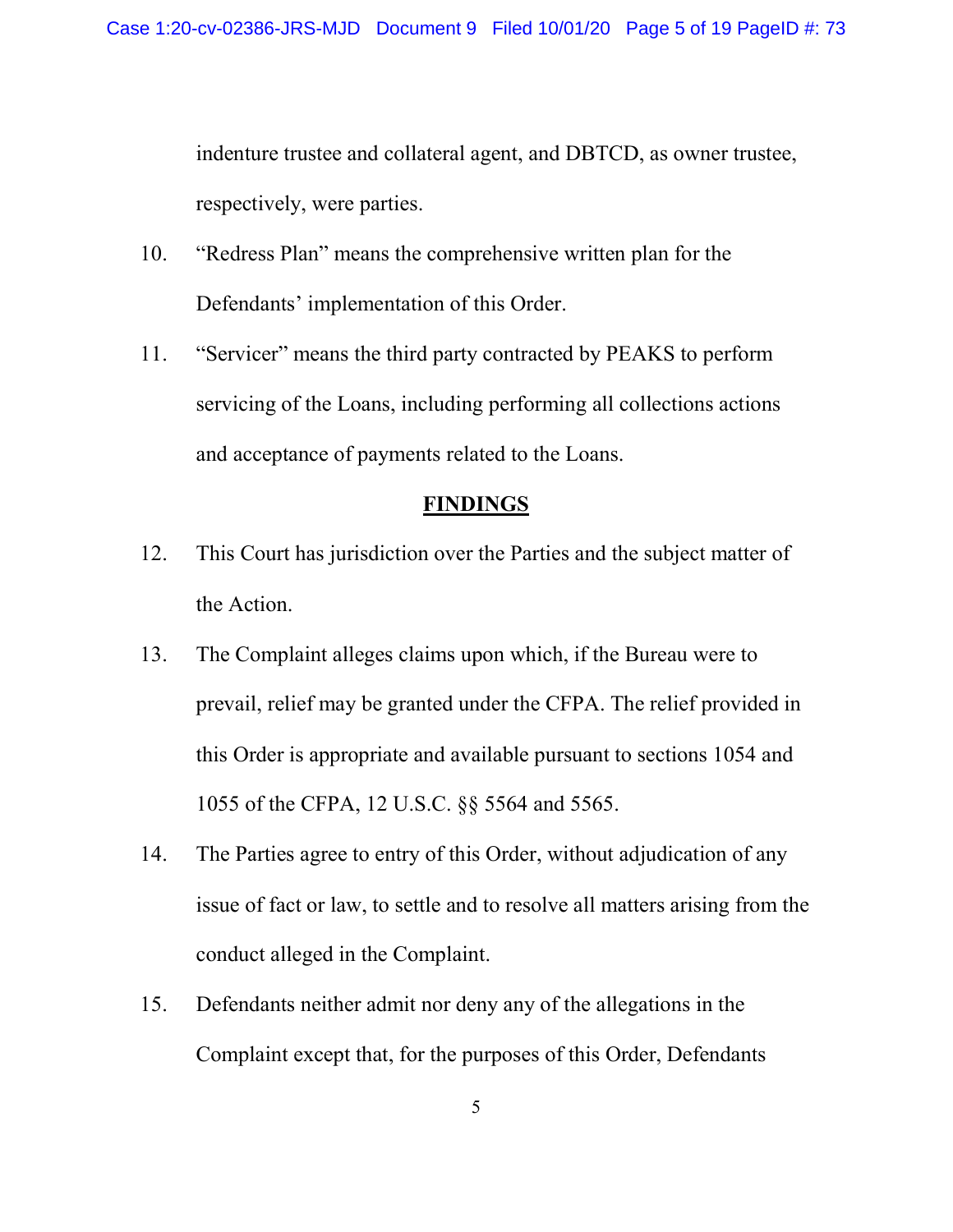admit the facts necessary to establish this Court's jurisdiction over them and over the subject matter of the Action.

- 16. PEAKS is an entity that was created for the PEAKS Private Student Loan Program for the purposes of, among other things, purchasing and holding beneficial ownership of the Loans. In connection with the PEAKS Private Student Loan Program, DBNTC, as lender trustee, holds legal title to the Loans on behalf of and for the benefit of PEAKS. Subject to certain conditions and limitations contained in certain PEAKS Private Student Loan Program agreements, servicing of the Loans is performed by the Servicer. PEAKS and the other Defendants will take the actions in this Order with respect to the Loans in accordance with their roles and responsibilities in the program documents, including, where applicable, acting through agents and contractors including the Servicer
- 17. The current balance of the Loans, including principal, outstanding interest, and outstanding fees, is approximately \$330 million.
- 18. PEAKS has not acquired, and will not acquire, loans other than the Loans, does not conduct business other than the PEAKS Private Student Loan Program, and intends to cease conducting that business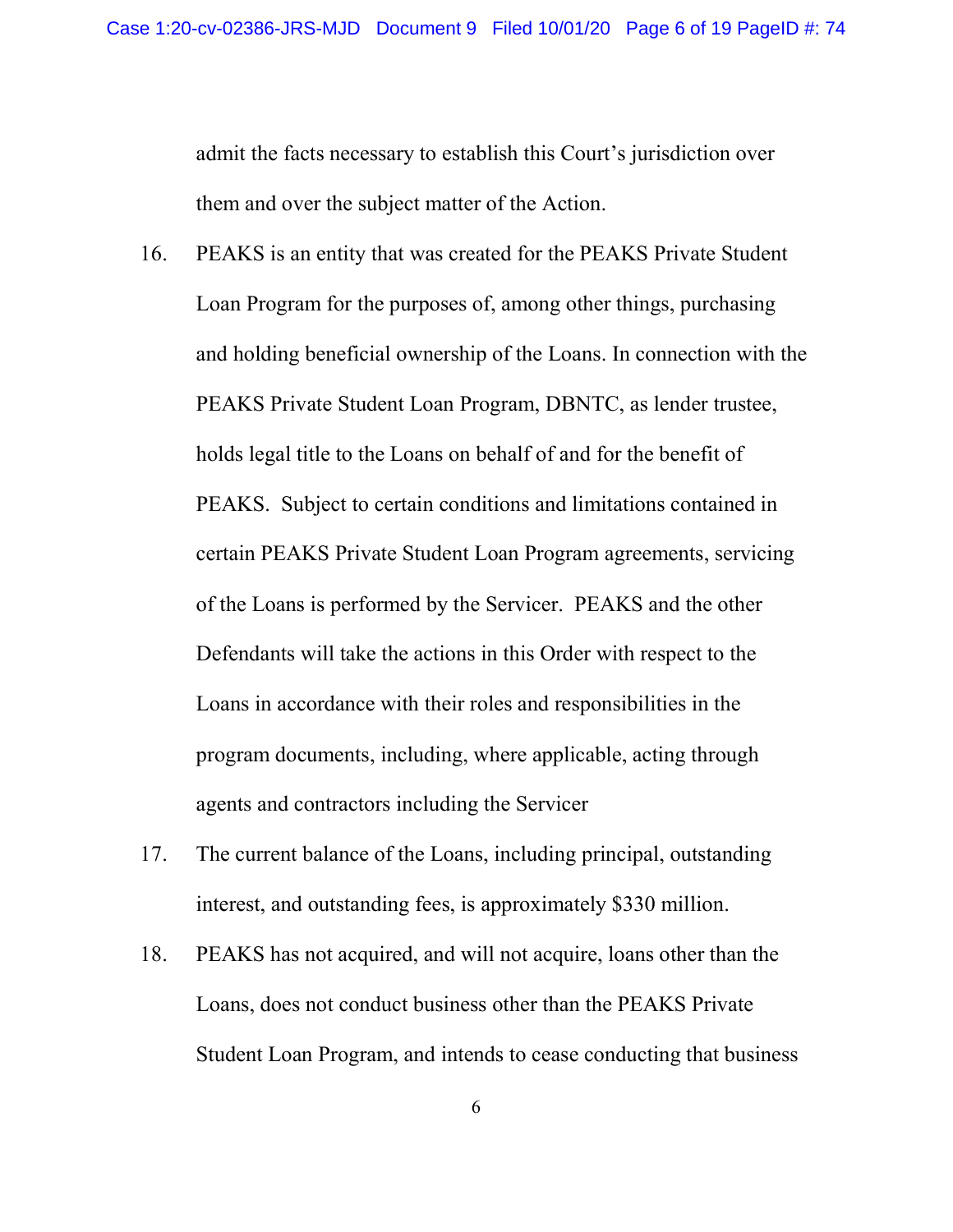upon the completion of its obligations as set out in this Order. Given that PEAKS will not conduct any additional business, the Bureau has agreed not to seek injunction, compliance, and reporting requirements beyond those specified in this Order.

- 19. Defendants waive service under Rule 4(d) of the Federal Rules of Civil Procedure and waive all rights to seek judicial review of or otherwise to challenge or to contest the validity of this Order. Defendants also waive any claim they may have under the Equal Access to Justice Act, 28 U.S.C. § 2412, concerning the prosecution of the Action to the date of this Order.
- 20. Entry of this Order is in the public interest.

# **ORDER**

# I.

# ORDER TO CEASE AND DESIST AND TO TAKE OTHER AFFIRMATIVE ACTION

# IT IS ORDERED that:

- 21. As of the Effective Date :
	- a. PEAKS will terminate all collections activities and terminate

the acceptance of payments from consumers related to any

Loan; and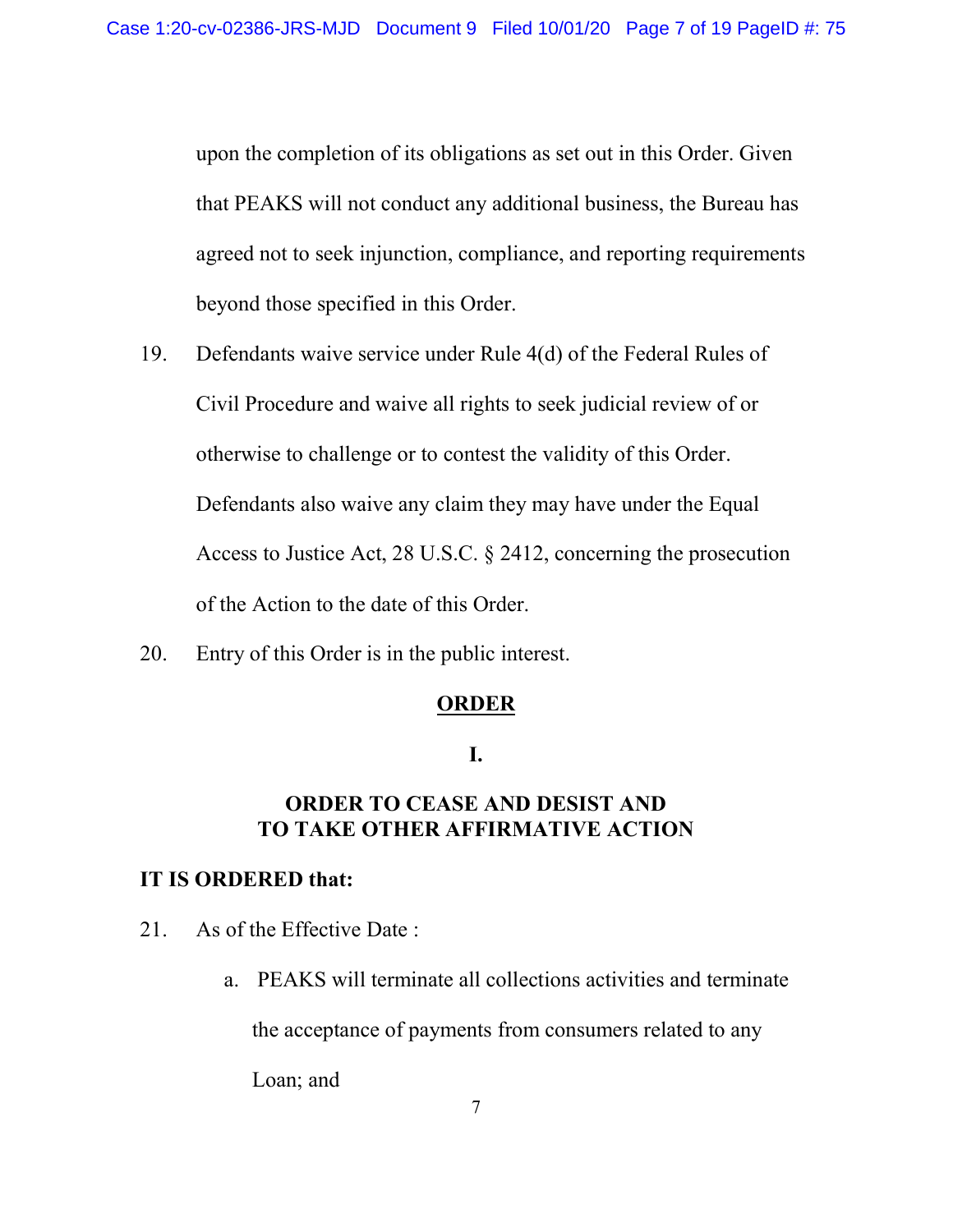- b. Defendants will take no further action, directly or through any agent or contractor, to enforce or to collect any Loan.
- c. Notwithstanding the requirements of subparagraphs (a) and (b) of this Paragraph, Defendants will not be regarded as in violation of this Order if they or the Servicer send out routine statements or notices that could be considered collection activity within 20 days after the Effective Date; nor will Defendants be regarded as in violation of this Order in the event that a payment from a consumer related to any Loan is discovered to have been accepted or processed after the Effective Date, provided that Defendants or the Servicer make efforts to return the payment to the consumer as specified in the Redress Plan.
- 22. Within 30 days of the Effective Date, PEAKS, DBNTC, as lender trustee, and DBTCA, as indenture trustee and collateral agent, will discharge and cancel all outstanding balances of all Affected Consumers' Loan accounts, including associated fees, charges, and interest.
- 23. Within 30 days of the Effective Date, PEAKS will cause the Servicer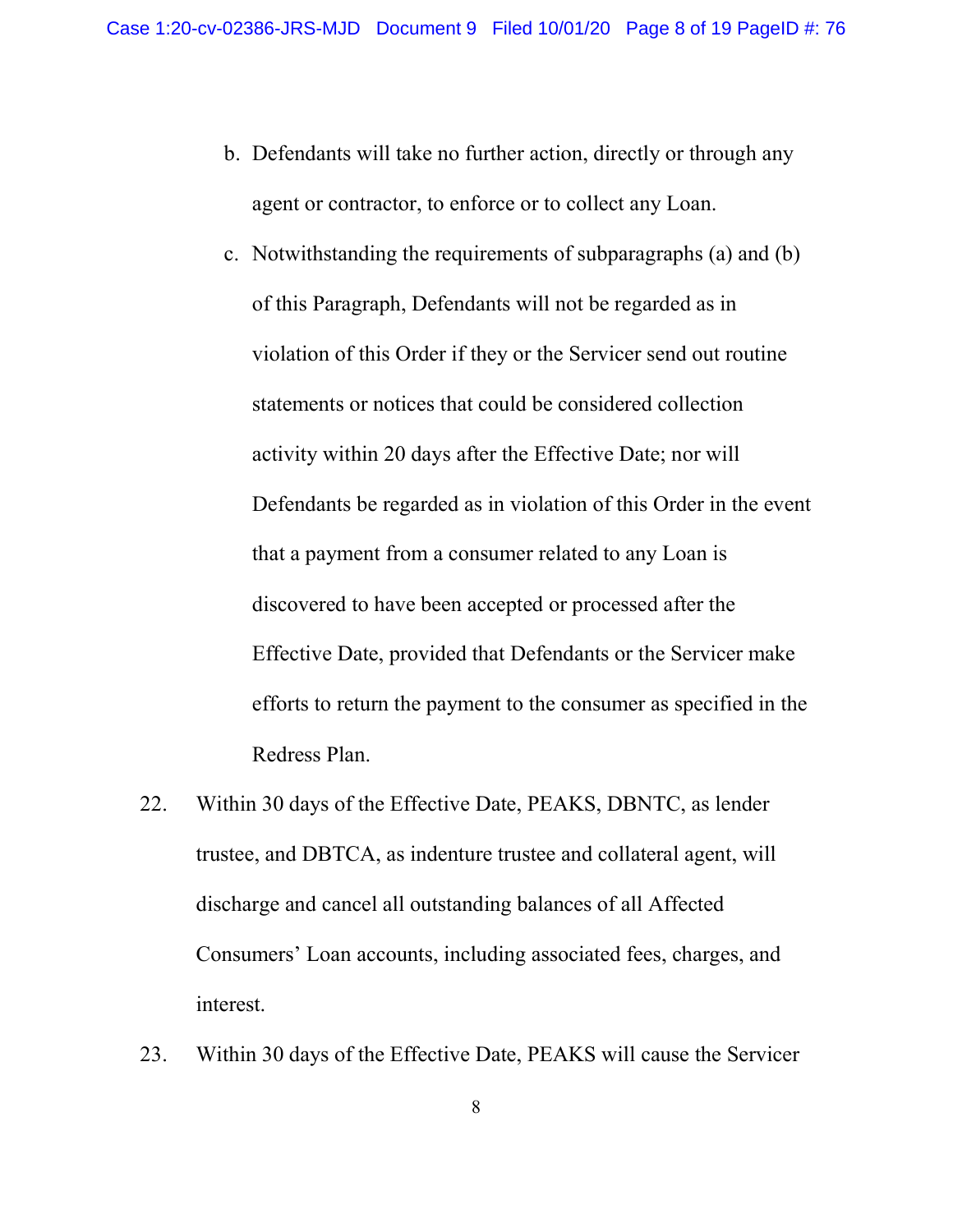to submit written requests to all Consumer Reporting Agencies to which Defendants or the Servicer has reported information about the Affected Consumers' Loans, directing those Consumer Reporting Agencies to delete the consumer trade lines associated with the Affected Consumers' Loans by updating those consumer trade lines with the appropriate codes to reflect that each of those consumer trade lines has been deleted and, if an explanation is required, with the codes referencing a negotiated court settlement.

- 24. Within 30 days of the Effective Date, PEAKS will send notifications to the Affected Consumers, by first class mail to the most recently available postal address contained in the Servicer's system of record for each Affected Consumer, informing them of the new status of their Loans, and the requested updated status of the credit reporting related to their Loans, consistent with this Order.
- 25. Except as and to the extent provided herein and in the Redress Plan, Defendants will relinquish all dominion, control, and title to all Loan payments made after the Effective Date. No part of those funds may be retained by Defendants.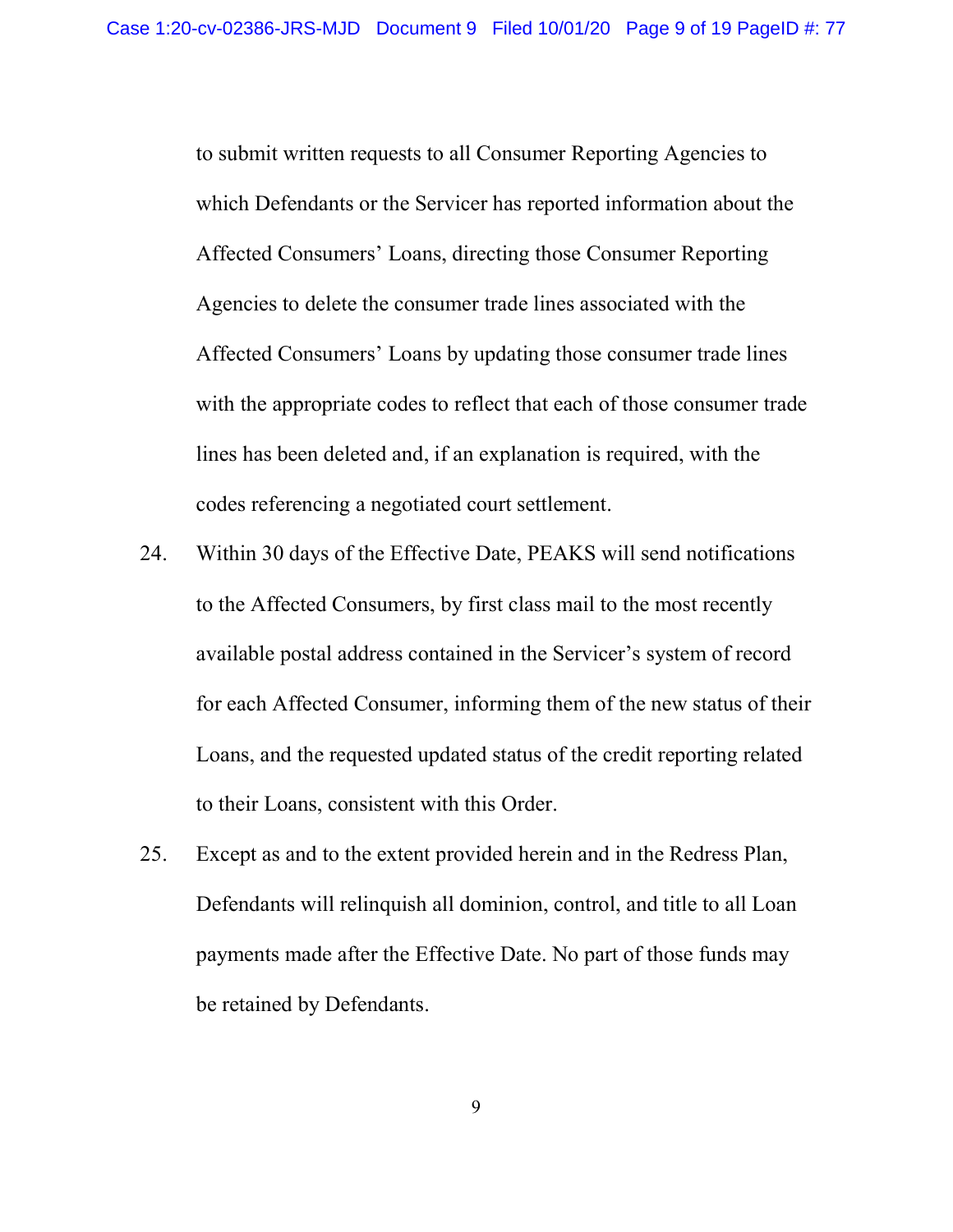- 26. In the event that Loan payments made after the Effective Date are Unreturnable Funds as defined in the Redress Plan, Defendants will pay any such funds to the Bureau, by wire transfer to the Bureau or to the Bureau's agent, according to the Bureau's wiring instructions. The Bureau may make continued attempts to distribute those funds to consumers. If the Bureau determines, in its sole discretion, that such additional distribution is wholly or partially impracticable or otherwise inappropriate, or if funds remain after the additional distribution is completed, the Bureau will deposit the remaining unreturnable funds with the United States Treasury as a miscellaneous receipt. Defendants will have no right to challenge any actions that the Bureau or its representatives may take under this Section.
- 27. Upon the Effective Date, Defendants will promptly begin implementation of the Redress Plan. The Enforcement Director has reviewed the Redress Plan and has made a determination of nonobjection. Defendants will implement and adhere to the steps, recommendations, deadlines, and timeframes outlined in the Redress Plan.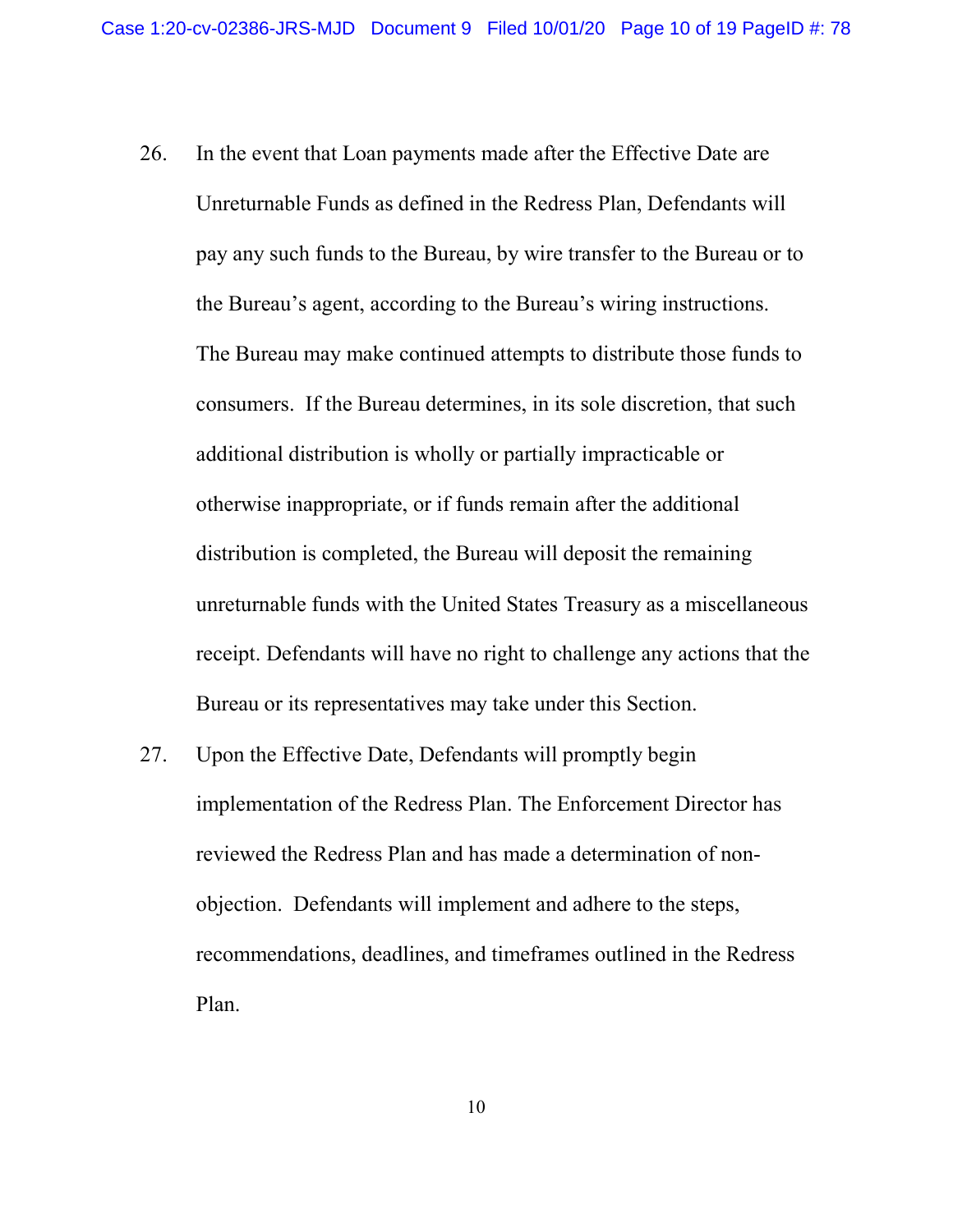- 28. The Redress Plan, among other things:
	- a. Specifies how Defendants or the Servicer will notify Affected Consumers, consistent with this Order, of (i) the new status of their Loans and (ii) the request to the Consumer Reporting Agencies for updated status of the credit reporting related to their Loans.
	- b. Provides an exemplar of written communications to be sent to Affected Consumers regarding their Loans or the redress provided in this Order.
	- c. Identifies a Servicer telephone number that will be active for 150 days after the Effective Date to assist Affected Consumers who have questions about the status of their Loan accounts, and describes the types of questions to which the Servicer will be prepared to respond.
	- d. Specifies the efforts that Defendants and the Servicer will undertake to prevent any payment made on a Loan from being accepted after the Effective Date, and the methods by which Defendants and the Servicer will attempt to return to the payor any payment received after the Effective Date.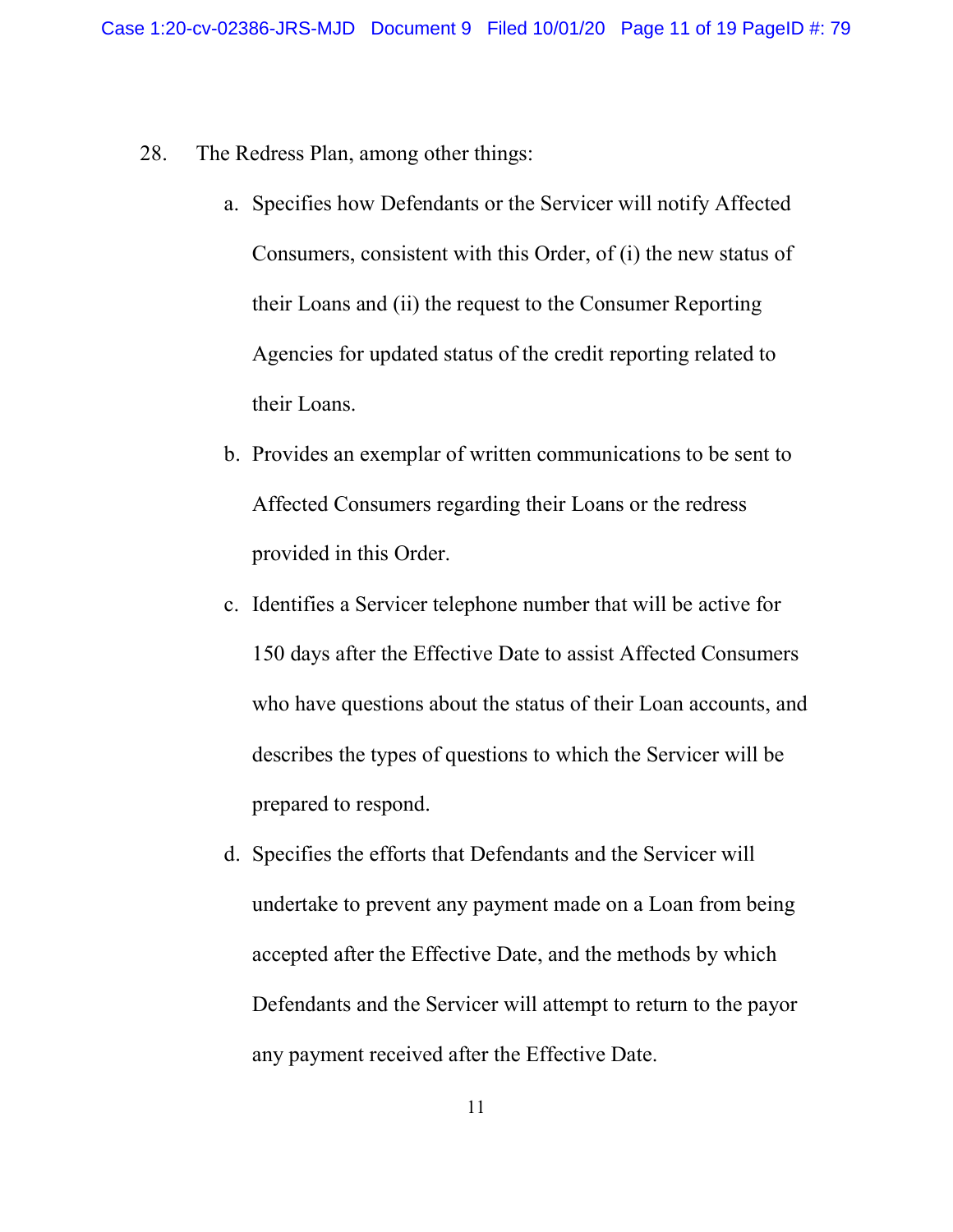29. Defendants may not condition the cancellation or discharge of debt, or the return of any payment made after the Effective Date, on any Affected Consumer or any person who made payments on the Loans waiving any right.

# II.

# CONSUMER INFORMATION

- 30. Defendants, and their officers, employees, representatives, and agents who receive actual notice of this Order, whether acting directly or indirectly, may not disclose, use, or benefit from Consumer Information, except as follows:
	- a. Consumer Information may be disclosed if requested by a government agency or required by law, regulation, or court order; and
	- b. Consumer Information may be used to effectuate and to carry out the obligations set forth in this Order.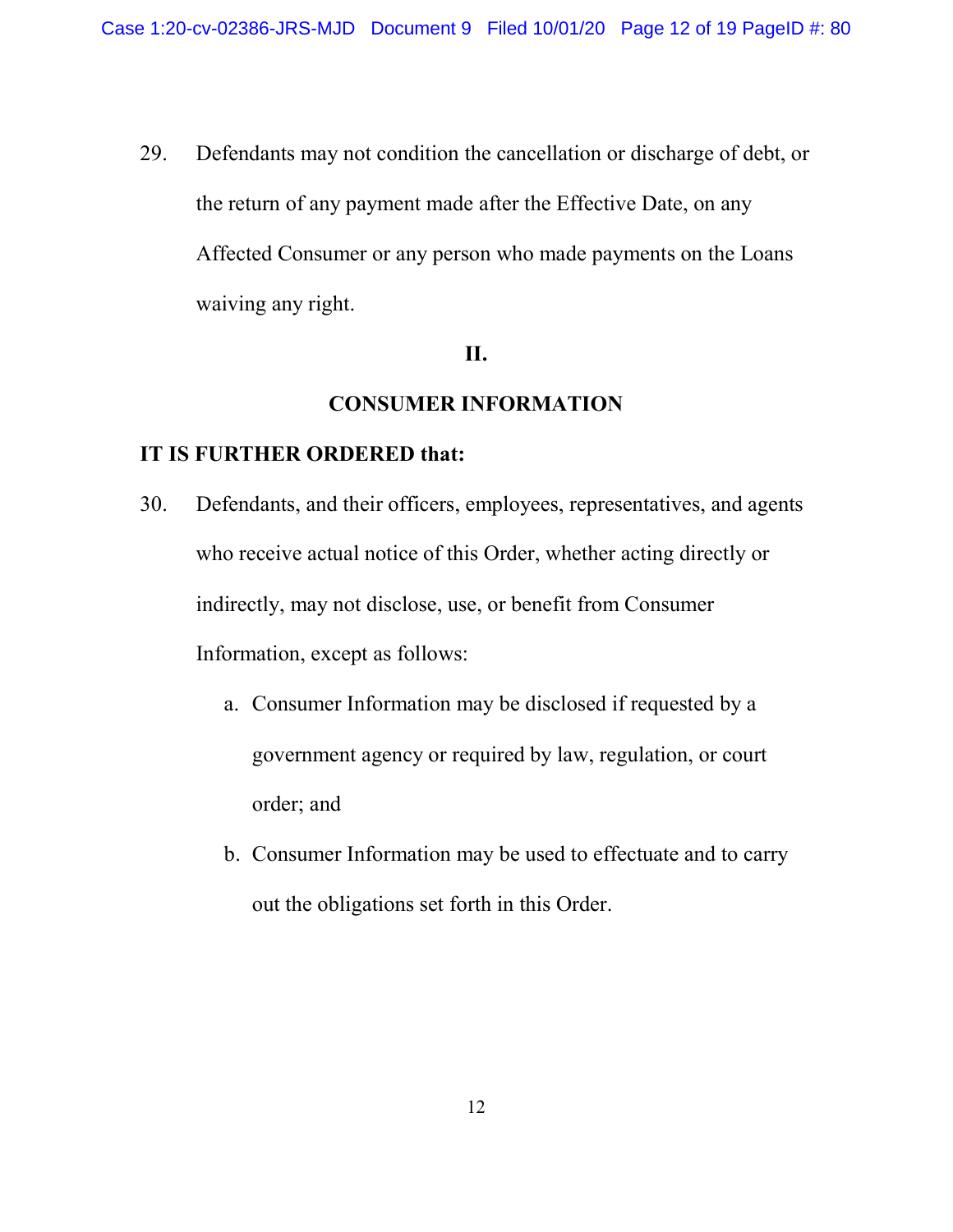#### III.

#### REPORTING REQUIREMENTS

- 31. Defendants will notify the Bureau of any development that may affect their compliance with obligations arising under this Order, including but not limited to dissolution, assignment, sale or merger of PEAKS, or other action that would result in the emergence of a successor entity to PEAKS; the creation of a subsidiary, parent, or affiliate of PEAKS that engages in any acts or practices subject to this Order; the filing of any bankruptcy or insolvency proceeding by or against PEAKS; a change in PEAKS's name or address; or any change in the status of DBNTC, DBTCD, or DBTCA in their capacity as lender trustee, owner trustee, or indenture trustee and collateral agent of PEAKS. Defendants will provide this notice, if practicable, at least 30 days before the development, but in any case no later than 14 days after the development.
- 32. Within 120 days of the Effective Date, Defendants will submit to the Enforcement Director an accurate written compliance progress report that: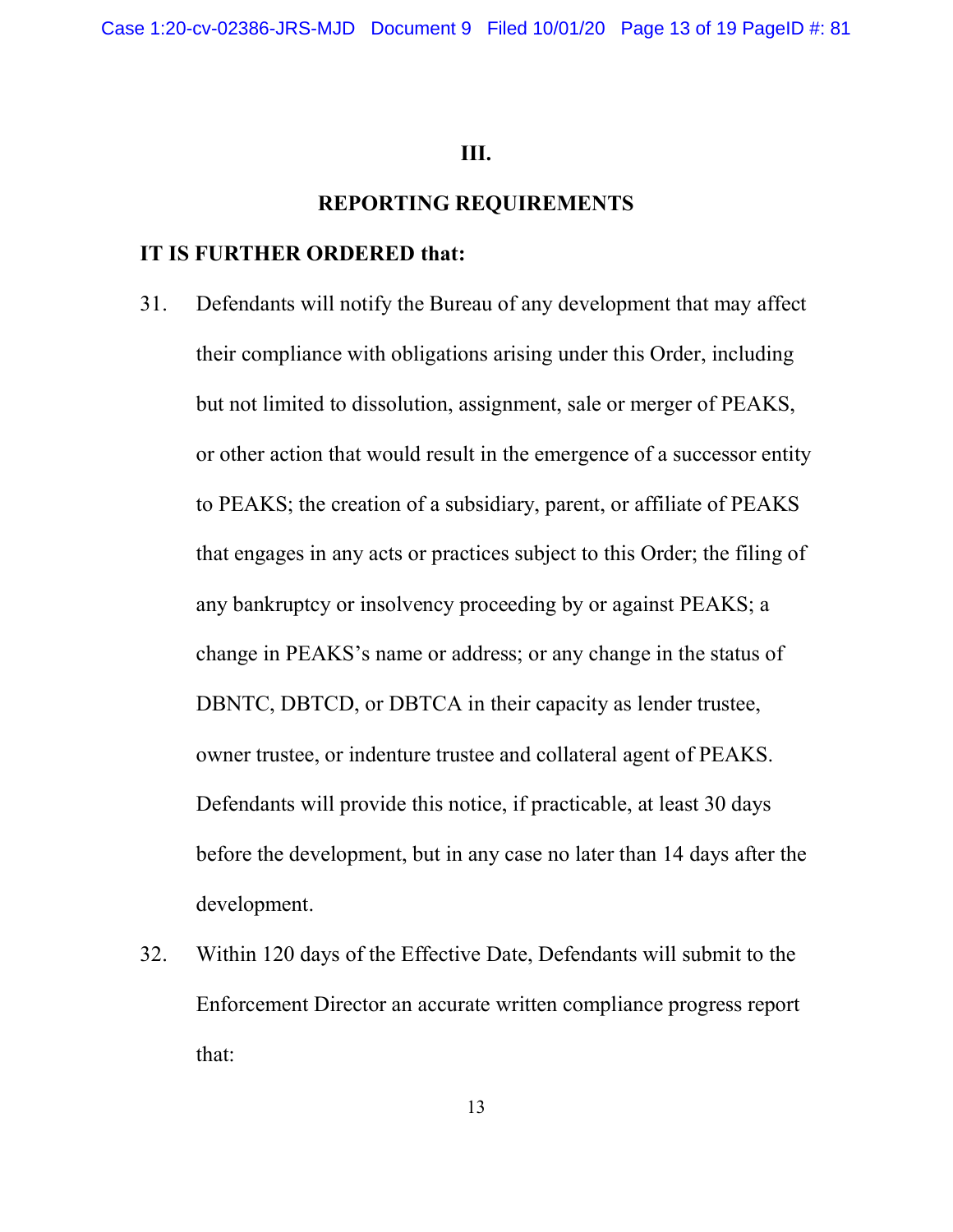- a. Describes in detail the manner and form in which Defendants have complied with this Order; and
- b. Attaches a copy of each Order Acknowledgment obtained under Section IV of this Order, unless previously submitted to the Bureau.

# IV.

# ORDER DISTRIBUTION AND ACKNOWLEDGEMENT IT IS FURTHER ORDERED that:

- 33. Within 30 days of the Effective Date, Defendants will deliver a copy of this Order to the Servicer and to any manager, employee, service provider, or other agent or representative who has responsibilities related to compliance with this Order.
- 34. Defendants will secure a signed and dated statement acknowledging receipt of a copy of this Order, ensuring that any electronic signatures comply with requirements of the E-Sign Act, 15 U.S.C. § 7001 et seq., within 30 days of delivery, from all persons and entities receiving a copy of this Order under Paragraph 33 hereof.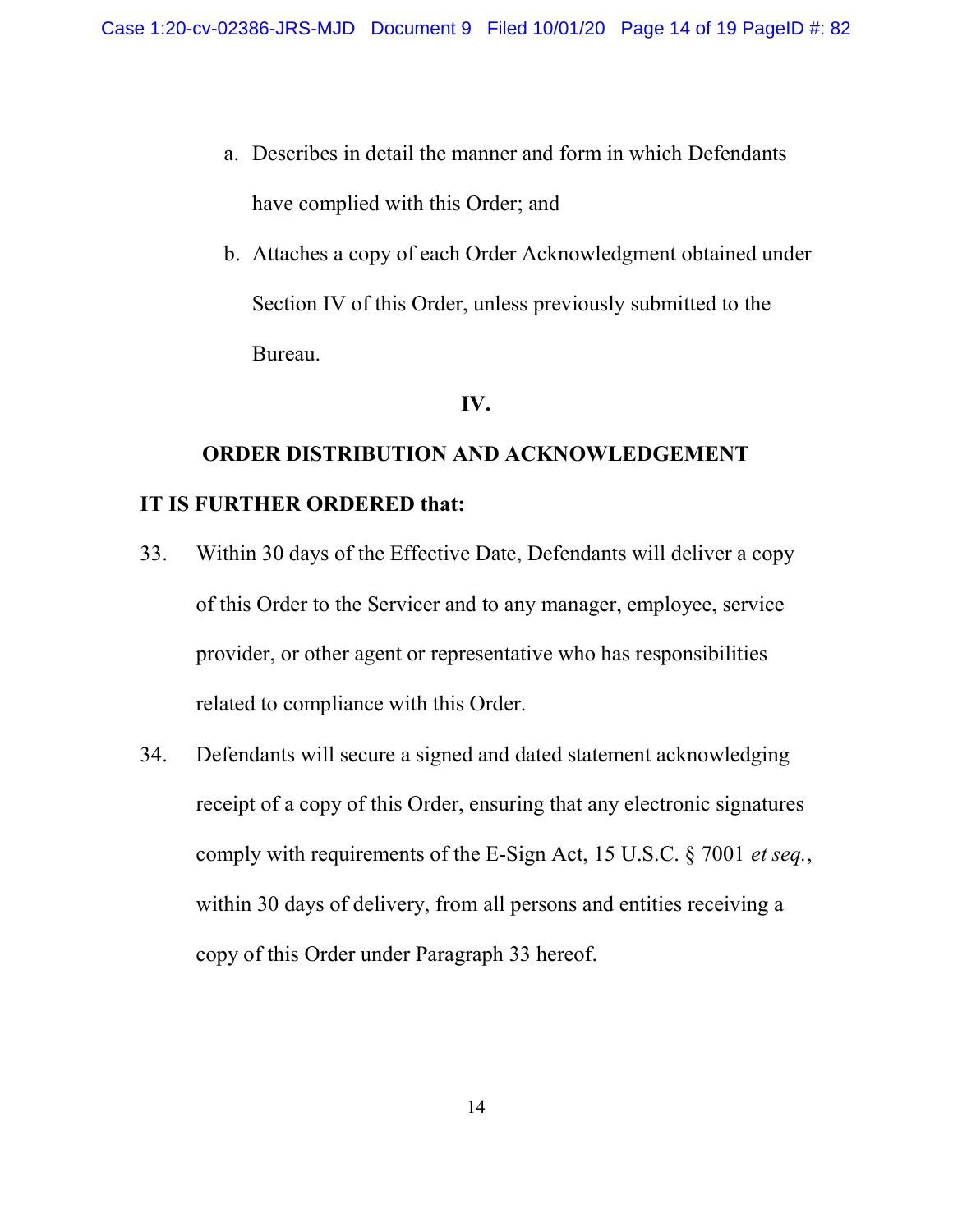#### V.

## RECORDKEEPING

## IT IS FURTHER ORDERED that:

- 35. For three years from the Effective Date, Defendants will maintain all documents and records necessary to demonstrate full compliance with this Order, including all submissions made to the Bureau pursuant to Paragraph 32(a) hereof.
- 36. Defendants must make the documents identified in Paragraph 35 hereof available to the Bureau upon the Bureau's request.

# VI.

#### NOTICES

## IT IS FURTHER ORDERED that:

37. Unless otherwise directed in writing by the Bureau, Defendants will provide all submissions, requests, communications, or other documents relating to this Order that need to be sent to the Bureau in writing, with the subject line, "Re: PEAKS Trust 2009-1, Case No. 1:20-CV-2386 (S.D. Ind.)," and will send those materials by overnight courier or first class mail to the below address and contemporaneously by email to: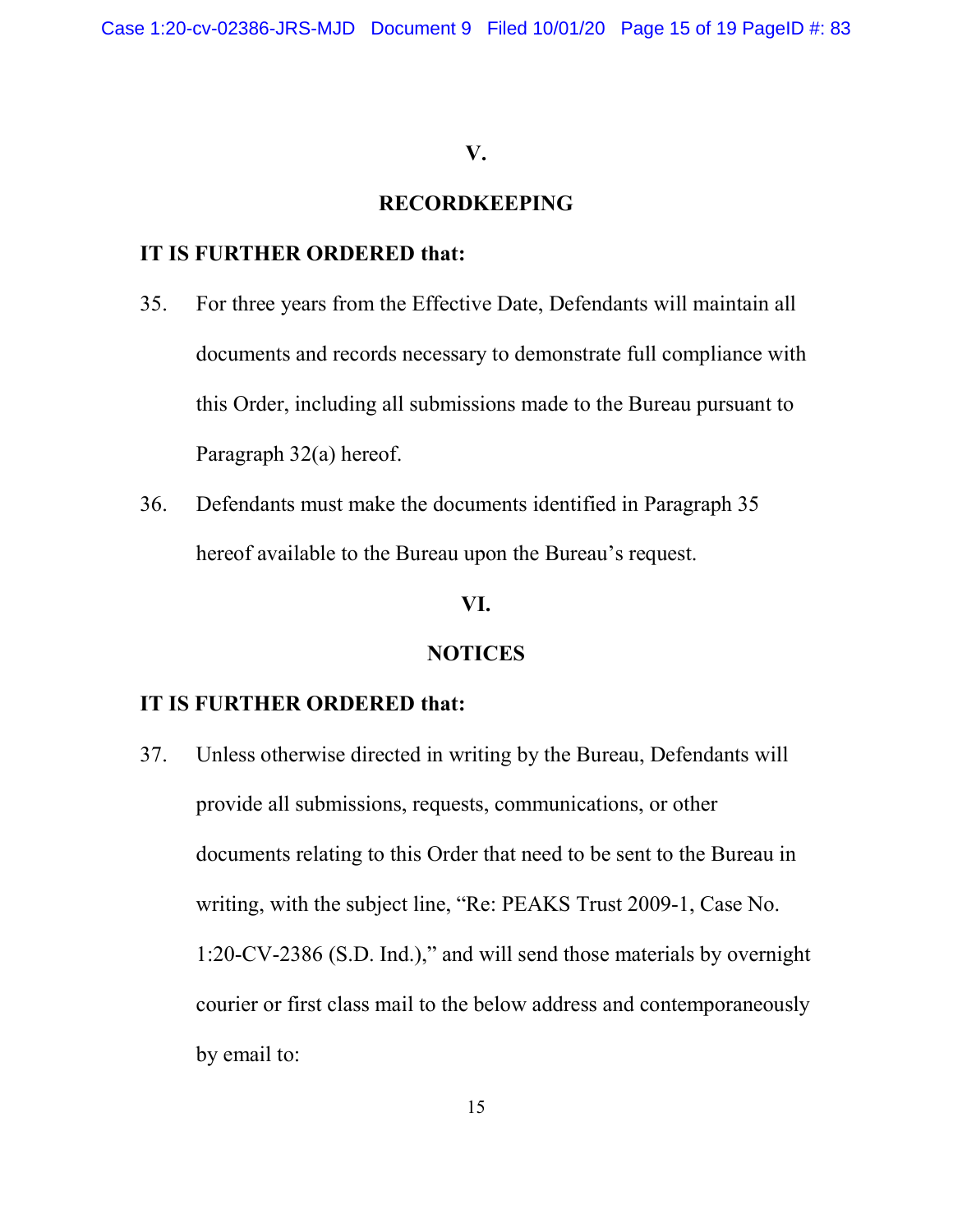CFPB\_Enforcement\_Compliance@cfpb.gov

Assistant Director for Enforcement Bureau of Consumer Financial Protection ATTENTION: Office of Enforcement 1700 G Street, N.W. Washington, D.C. 20552

## VII.

#### COOPERATION WITH THE BUREAU

- 38. Defendants will cooperate fully with the Bureau in this matter and in any Bureau investigation related to or associated with the conduct alleged in the Complaint. Defendants will provide truthful and complete non-privileged, non-work product information, evidence, and testimony. Defendants will appear and will cause their officers, employees, representatives, or agents to appear for interviews, discovery, hearings, trials, and any other proceedings that the Bureau reasonably may request upon 10 business days written notice, or other reasonable notice, at such places and times as the Bureau may designate, without the service of compulsory process.
- 39. Nothing in this Order will limit the Bureau's lawful use of civil investigative demands under 12 C.F.R. § 1080.6, examinations under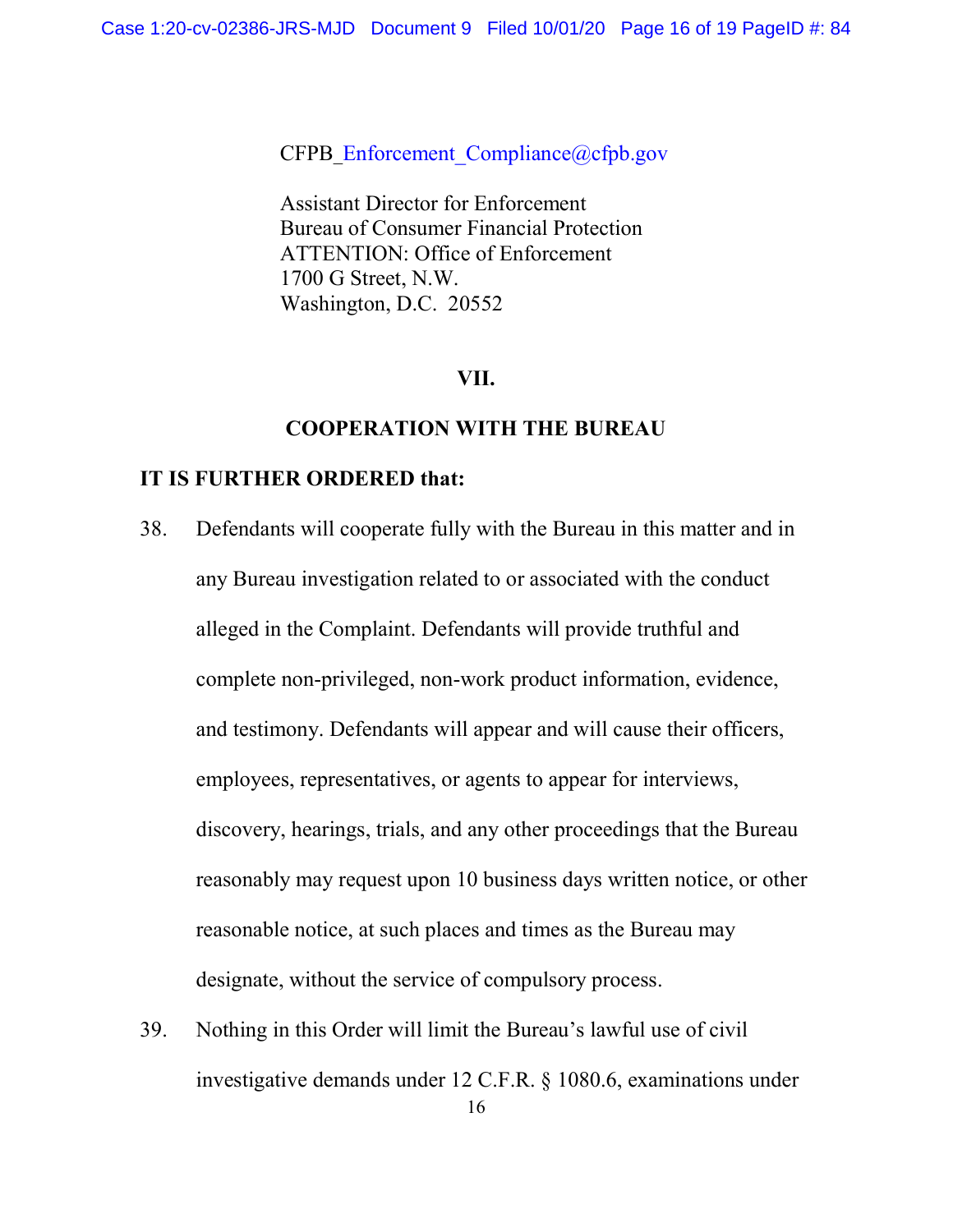Federal Rules of Bankruptcy Procedure 2004, or any other discovery device available under federal statute or the Bankruptcy Code, 11 U.S.C. § 101 *et seq.*, subject to Defendants' ability to seek a protective order.

#### VIII.

#### **RELEASE**

### IT IS FURTHER ORDERED that:

40. The Bureau releases and discharges PEAKS, DBNTC solely in its capacity as lender trustee of PEAKS, DBTCD solely in its capacity as owner trustee of PEAKS, and DBTCA solely in its capacity as indenture trustee and collateral agent of PEAKS, from all potential liability for violations of law that the Bureau has or might have asserted based on the practices described in the Complaint, to the extent such practices occurred before the Effective Date and the Bureau knows about them as of the Effective Date. The Bureau may use the practices described in the Complaint in future enforcement actions against Defendants, including, without limitation, to establish a pattern or practice of violations or the continuation of a pattern or practice of violations or to calculate the amount of any penalty. This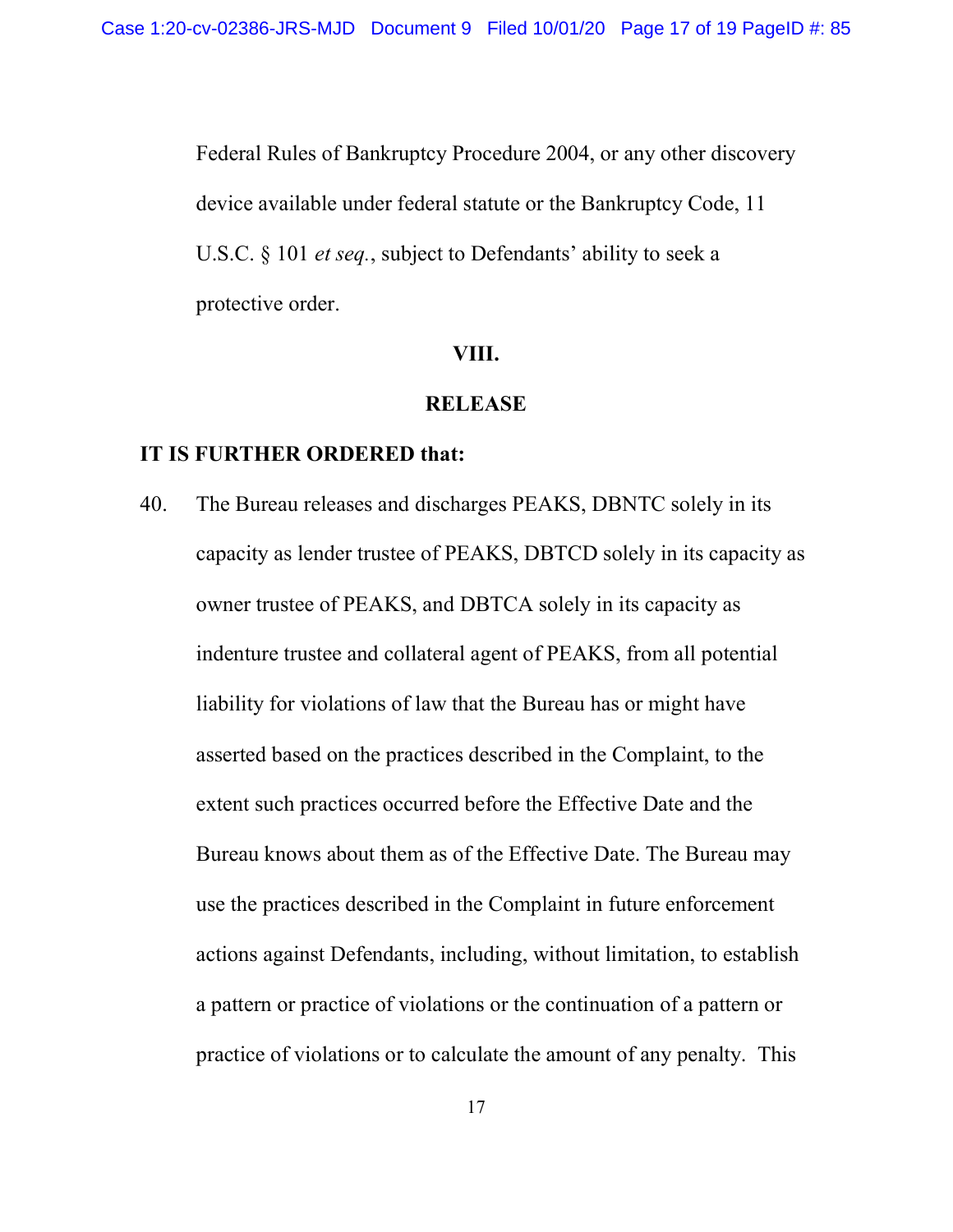release does not preclude or affect any right of the Bureau to determine and ensure compliance with this Order, or to seek penalties for any violations of this Order.

41. This Order will not prejudice or otherwise negatively affect the Bureau's claims against any other party. Nothing in this Order will be deemed to preclude the Bureau from pursuing claims against other parties based on the practices described in the Complaint.

#### IX.

#### MISCELLANEOUS

- 42. Each of the Parties is responsible for its own costs and expenses, including, without limitation, attorneys' fees.
- 43. Notwithstanding the provisions of Section X hereof, any time limit for performance fixed by this Order may be extended by mutual written agreement of the Parties and without further Court approval. Additionally, details related to the administration of Sections III through VIII of the Order may be modified by written agreement of the Parties and without further Court approval. Any other